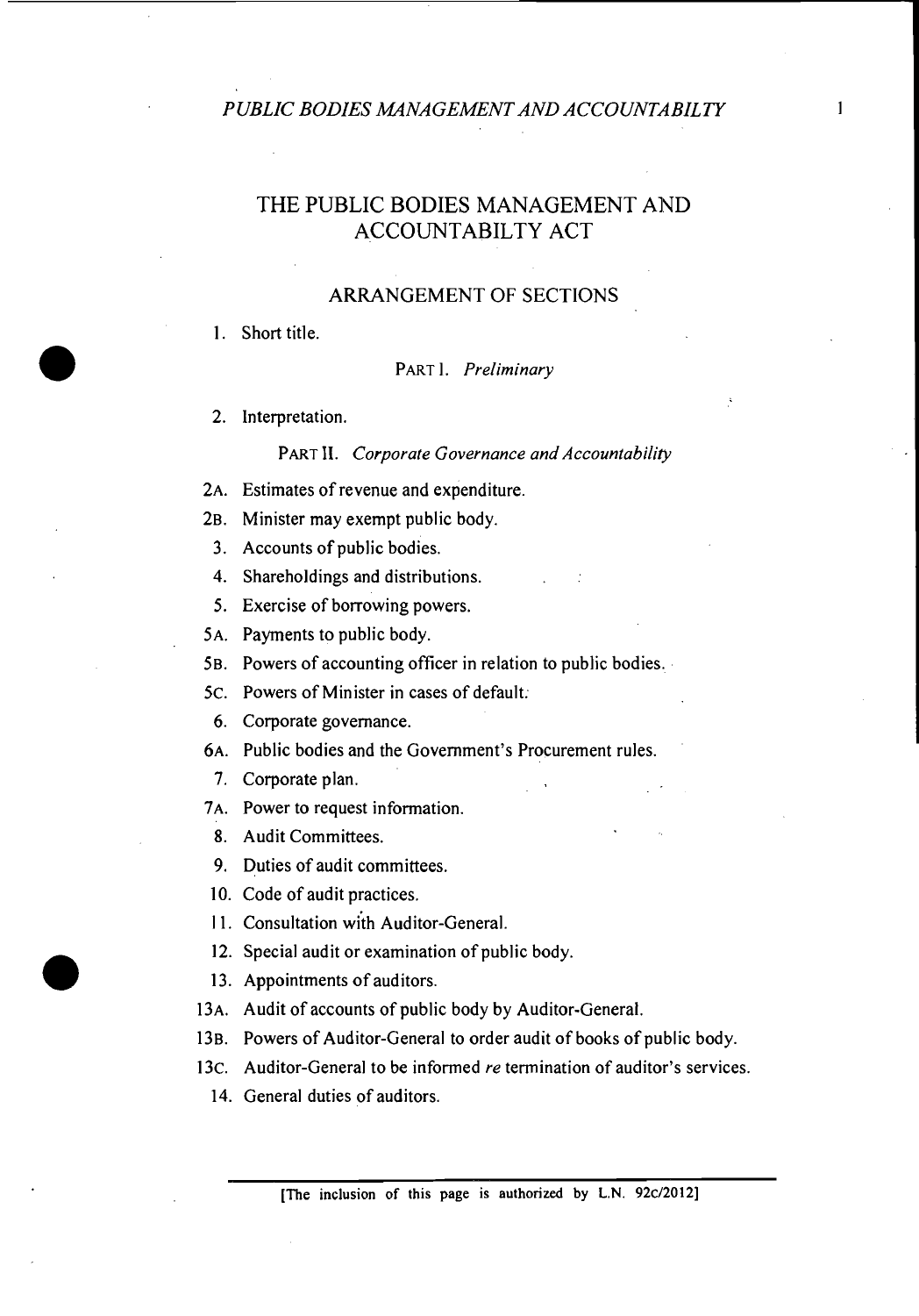15. Auditor's right to information.

16. Errors and omissions.

**i**  PART 111. **Duty** *of Care, Disclosure, etc., of Directors and Oflcers* 

 $\overline{\phantom{a}}$ 

**i** 

**17.** Duty of care.

18. Dissent of absent director.

19. Reliance on statement.

19A. Indemnification of directors, etc.

19B. Indemnity for derivative action.

19C. Right to indemnity.

20. Levels of emoluments.

#### PART IV. *General*

**2** 1. Restriction on formation of new companies.

**22.** Contents of annual reports.

**23.** Other reports by public bodies.

23A. Registrar's report on Government companies.

**24.** Regulations.

25. Enforcement.

**26.** Amendment of Schedules.

**27.** Supremacy of this Act in relation to public bodies. I

**SCHEDULES**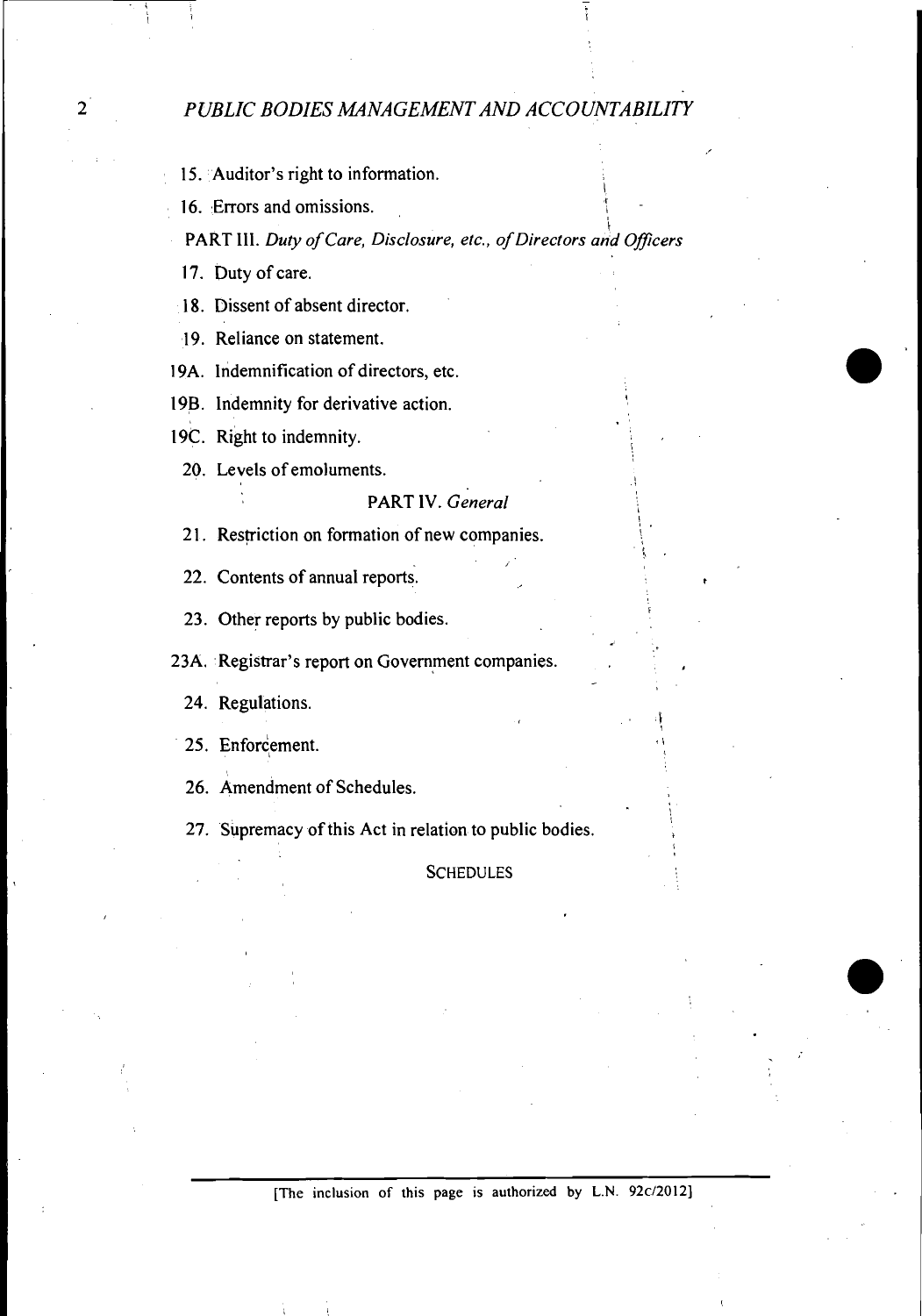## *PUBLIC BODIES MANAGEMENT AND ACCOUNTABILITY* **3**

# THE PUBLIC BODIES MANAGEMENT AND **Acts** ACCOUNTABILITY ACT **12 of 2003.**

**30 of 2001. 7 of 2010.** 

#### *[28th* December, 2001. ]

1. This Act may be cited as the Public Bodies Management Short title. and Accountability Act.

#### PART I. Preliminary

2. In this Act unless the context otherwise requires— interpreta-

tion.

"board" means the board of directors of a public body;

- "constituent documents" means the documents of incorporation of a government company;
- "financial distribution" means a distribution made from 20/2011 profits, surpluses or equity;  $S.2(c)$ .
- "financial year" in relation to a public body means, except as  $20/2011$ may be otherwise provided in any other enactment, a  $S(2(c))$ . period'of twelve months beginning on the 1st day of April of a calendar year and ending on the 31st day of March of the next calendar year;
- "government company" means a company registered under the Companies Act, being a company in which the Government or an agency of the Government, is in a position to direct the policy of that company;
- "public body" means a statutory body or authority or any 12/2003 government company, but does not include an executive  $\frac{S}{20/2011}$ agency designated under the *Executive Agencies Act*;  $\frac{2(26)}{5.2(b)}$ .
- "relevant enactment" means any enactment under which a public body is established;

[The inclusion of this page is authorized by L.N. 92c/2012]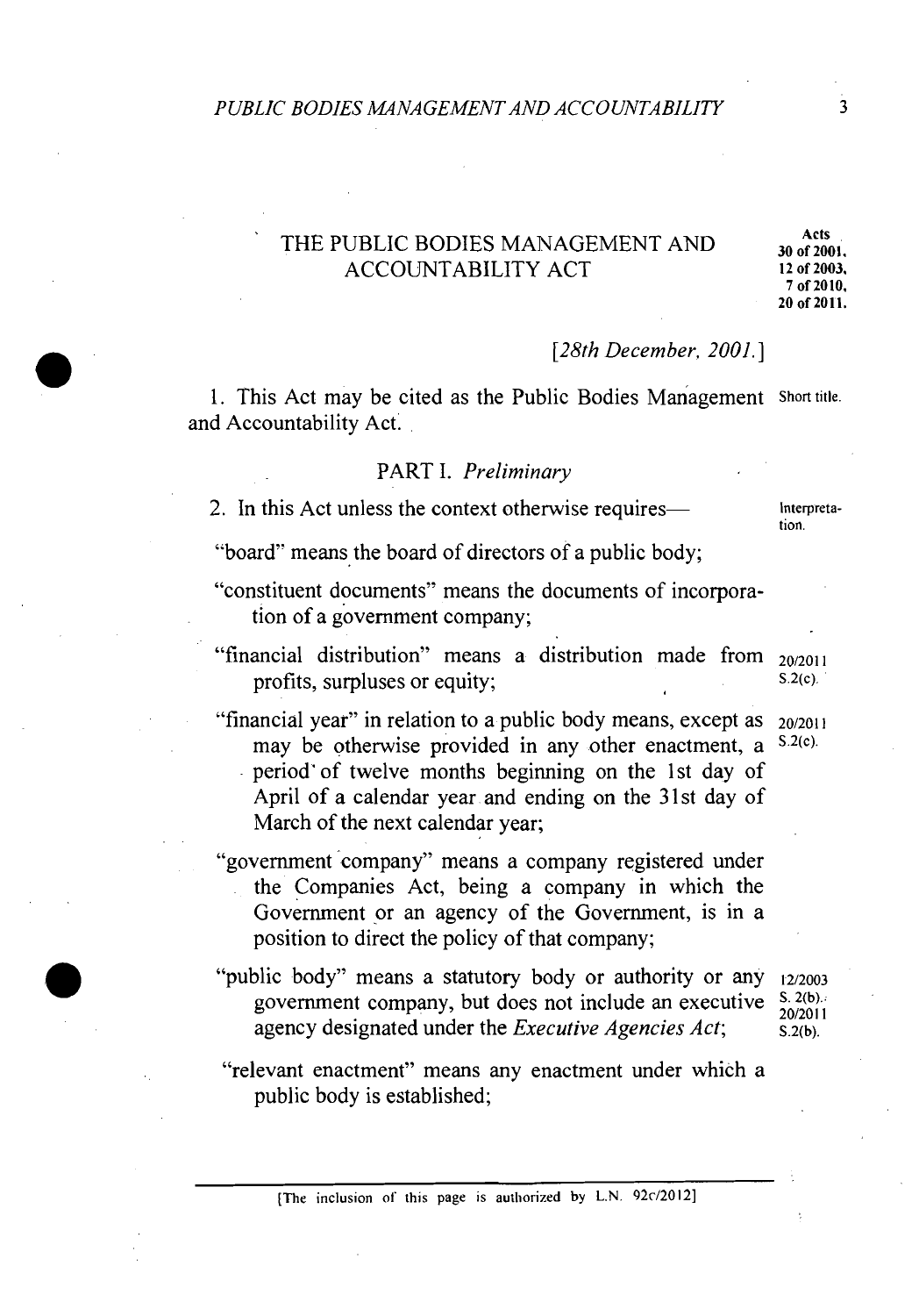#### .4 *PUBLIC BODIES MANAGEMENT AND ACCOUNTABILITY*

:'responsible Minister" means, in relation to a public body, the Minister responsible for that body.

**201201 1** "statutory body or authority" means a body corporate established by an Act of Parliament over which the Government or an Agency of the Government exercises control.

### PART II. Corporate Governance and Accountability

Estimates of  $2A$ .  $-1$ ) Before the end of each financial year, the Minister revenue and shall cause to be prepared in such form as may be approved by expenditure.<br>
The him estimates of revenue and expenditure for public bodies. *7/2010* the him, estimates of revenue and expenditure for public bodies,  $\frac{S. 2}{20/2011}$  with respect to the ensuing financial year, containing—<br> $S<sup>3</sup>$ 

- $(a)$  summary of the corporate plan submitted by each public body, pursuant to section 7; I
- $(b)$  information necessary for the compilation of the Fiscal Policy Paper, as it relates to that public body; and
- *(c)* other data and information pertaining to those public bodies, as the Minister considers appropriate.'

*('2)* The Minister shall cause the estimates referred to in subsection *(1)* to be laid before the House of Representatives and the Senate for approval.

**Min~ster may** *2B.* The Minister may by order, subject to affirmative resoluexempt public tion, exempt a public body from all or any of the provisions of 20/2011 this Act.

**Accounts of** *3.41)* The accounts of public bodies shall be prepared in public bodies. accordance with generally accepted accounting principles Accounts of  $3$ .  $-$ (1) The accounts of public bodies shall be prepared in public bodies.<br>  $\frac{20}{20}$ <br>  $\frac{20}{201}$  accordance with generally accepted accounting principles promulgated from time to time, by the Institute Accountants of Jamaica, or such other body as the Minister may specify by order.

> *(2)* AS soon as possible after the end of each hnancial year, but not more than four months thereafter, the board of a public body shall submit the annual report including audited financial statements of the public body to the responsible Minister, who' shall cause the report and statements to be laid on the Table of the House of Representatives and of the Senate.

**revenue and** 

**exempt public 20/2011** this Act. . S.4. **<sup>1</sup>**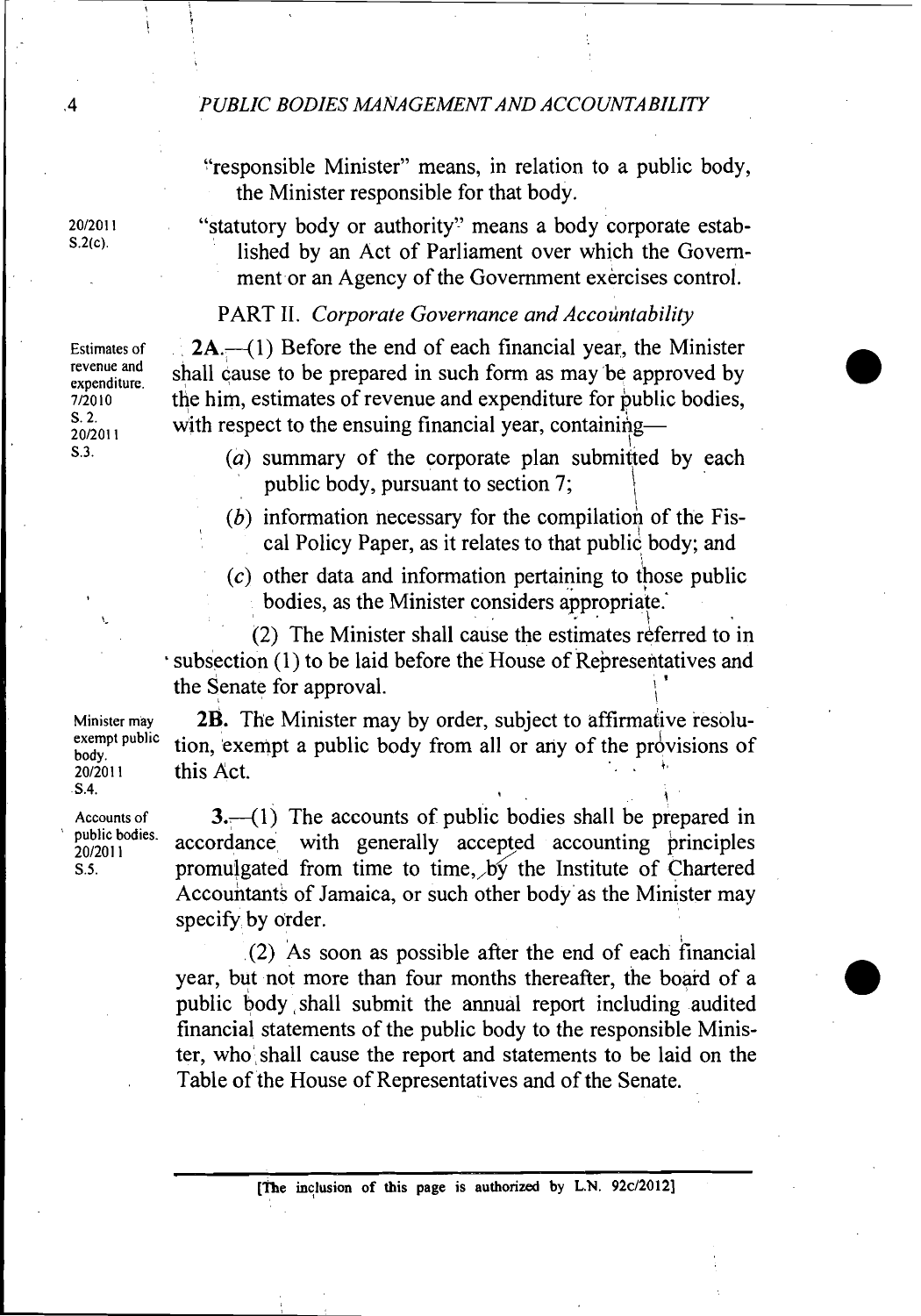**4.** (1) In acquiring any shares, a public body shall act in Shareholdaccordance with regulations made under section 24.

(2) The Minister may from time to time direct the  $\frac{\text{tions}}{20/2011}$ Accountant-General, in writing, as to the manner in which the  $\frac{5.6}{0.6}$ . Accountant-General should exercise his powers as a shareholder in any government company

(3) All dividends payable in respect of shares held by the Accountant-General in a government company shall be paid in accordance with regulations made under section 24.

(4) An annual financial distribution made by a selffinanced statutory body or authority to the Consolidated Fund shall be in accordance with regulations made under section 24.

(5) Notwithstanding subsections (3) and (4), a public body may be requested by the Financial Secretary to pay a special distribution into the Consolidated Fund in accordance with regulations made under section 24.

(6) Notwithstanding the provisions of section 25(3) of the Companies *Act* (which relate to the filing of accounts by private companies) a public body which is a Government company shall file accounts in accordance with that section.

5.<sup>-----</sup>(1) Notwithstanding the provisions of any relevant enact-<br> **Exercise of**  $\alpha$  constituent document a multipled whell not without becoming ment or constituent document, a public body shall not, without **propertion** the prior written approval of the Minister- *P* 

S. **3(a).** 

- (a) exercise any borrowing powers; or
- (b) enter into negotiations, or take any other steps, to borrow money by way of the issue of bonds or other debt securities.

(2) An application for approval under subsection (I) shall **712010** . state the reasons therefor and, where approval is sought pursuant to subsection  $(1)(a)$  for the exercise of borrowing powers and the terms and conditions under which such borrowing will be effected.

(3) The provision of subsection (1) shall not apply to **<sup>712010</sup>** the Bank of Jamaica in the exercise of borrowing powers in the performance of functions relating to monetary policy.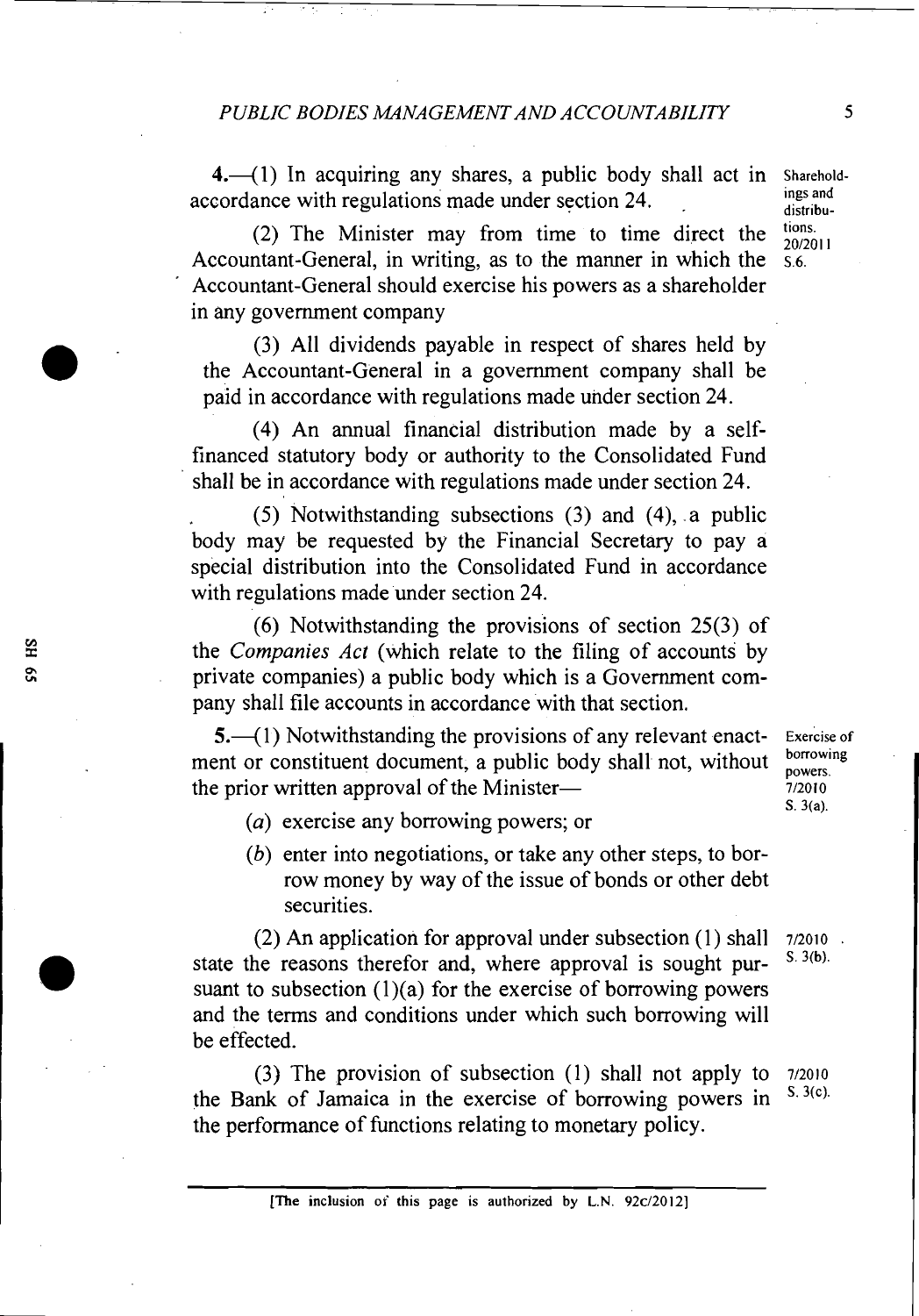#### **6** *PUBLIC BODIES MNAGEMENT AND ACCOUNTABILITY*

 $\frac{7}{2010}$  (4) At the end of each financial year, the Minister shall<br>  $\frac{8.3(c)}{c}$  and the south of the House of Bennesontatives and to the Sonate make a report to the House of Representatives and to the Senate as to every contravention of subsection (1) occurring in that financial year, and where the Attorney-General has made an application pursuant to section 25 (1) or  $(4)$ , the status of that application.

 $20/20/1$  (5) The Minister shall not give his approval under sub-<br>S.7. section (1) unless satisfied that the proposed borrowing is consistent with the debt reduction target specified in section  $48C(1)$ *(6)* of the Financial Administration and Audit Act. '

t

Payments to  $5A$ . (1) Subject to subsection (4), no payment shall be public body, and the form the Cancel idead. public body. made from the Consolidated Fund to any public body by way  $\frac{10}{20/2011}$  of  $\frac{1}{20}$  $\mathbf{S.8} \qquad \qquad \mathbf{of} \qquad \qquad \qquad$ 

 $(a)$  grant;

I

*(b)* capital contribution;

 $(c)$  loan; or

( $d$ ) assignment of revenue,

and no guarantee may be given to any such public body, being a guarantee which may necessitate payment.from the consolidated Fund, unless the conditions set out in subsection (2) are met.

(2) The conditions referred to in subsection (1) are that-

- $(a)$  the prior approval of the House of Representatives has been obtained for such payment or guarantee (as the case may be);
- $(b)$  subject to section 5B, an agreement in writing has been made between the Financial Secretary and the public body, stating the terms and conditions under . which the payment or guarantee will be made, and

(c) where appropriate, the public body has lodged with the Financial Secretary and .any other accounting officer concerned, copies of-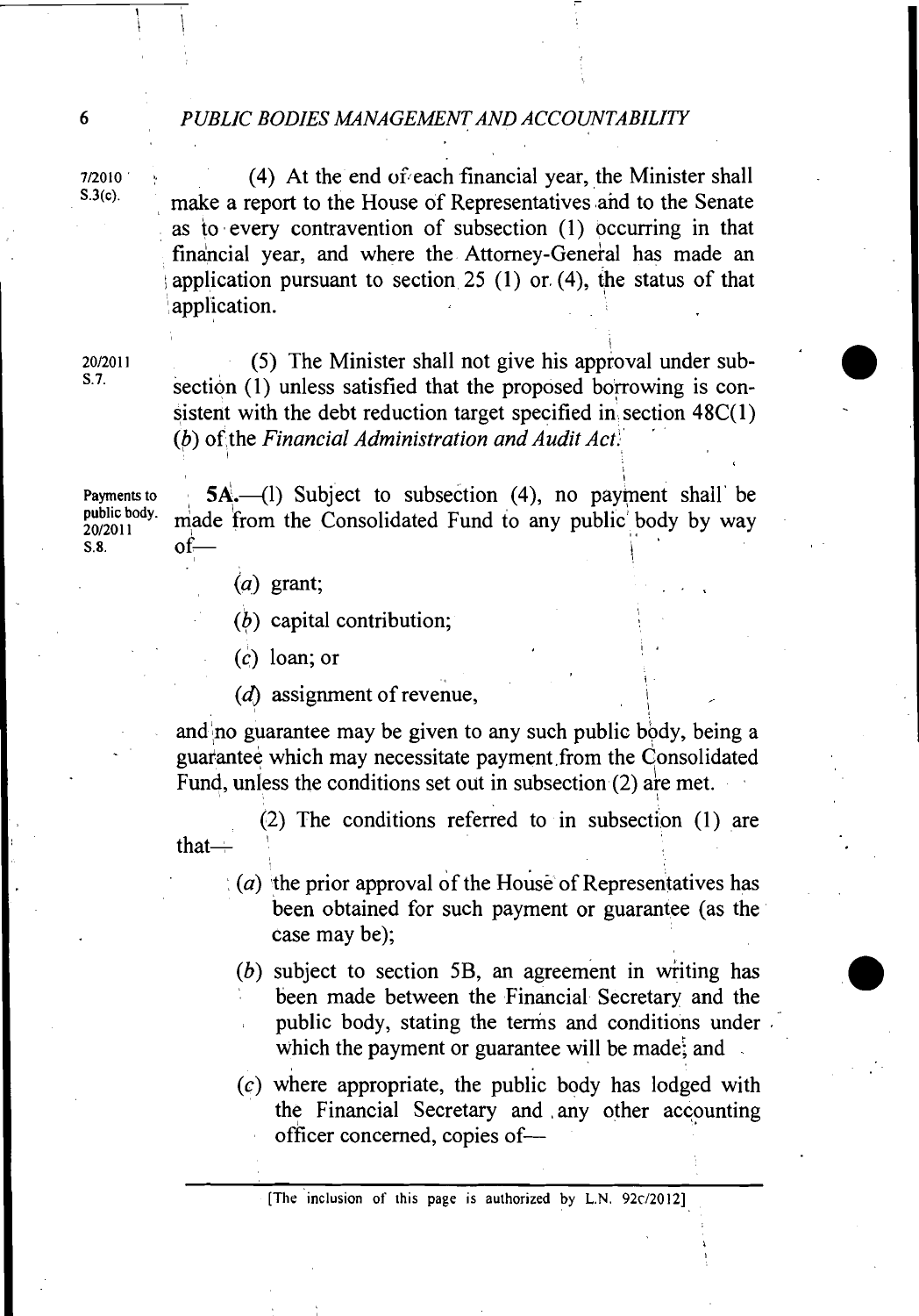- (i) its constitution or, as the case may be, its articles of incorporation; and
- (ii) its latest annual report and audited financial statements.

(3) Where any agreement referred to in subsection  $(2)(b)$  is in force, the public shall, within four months after the end of the financial year, submit to its accounting officer-

- (a) its latest annual report and audited financial statement; and.
- (b) a certificate, signed by the auditor of that public body, stating whether the terms of the agreement have been met.

(4) Notwithstanding subsection (I), guarantees which are still outstanding at the date of commencement of the Public Bodies Management and Accountability Amendment Act, 2011, may be paid from the Consolidated Fund.

**5B.**-(1) The accounting officer concerned shall, in relation Powers of the accounting officer concerned shall, in relation Powers of<br>to any agreement referred to in section.5A  $(2)(b)$  — accounting<br>officer in **officer in** 

- ( $a$ ) carry out such investigations as may be necessary of relation to the circumstances in which the payment or guarantee **bodies** is sought, and shall report his findings to the Minister  $\frac{20/2011}{5.8}$ and to the responsible Minister.
- $(b)$  ensure that provision is made prior to the execution of any such agreement for the effective carrying out of . Government policy and for the protection of the financial interests of the Government if-
	- (i) there is a default in complying with the terms of any such agreement; or
	- (ii) the accounting officer has reasonable grounds for believing that any such default is likely to occur;
- (c) carry out such investigation as may be necessary in the circumstances giving rise to such default or the likelihood thereof, and report his findings to the responsible Minister.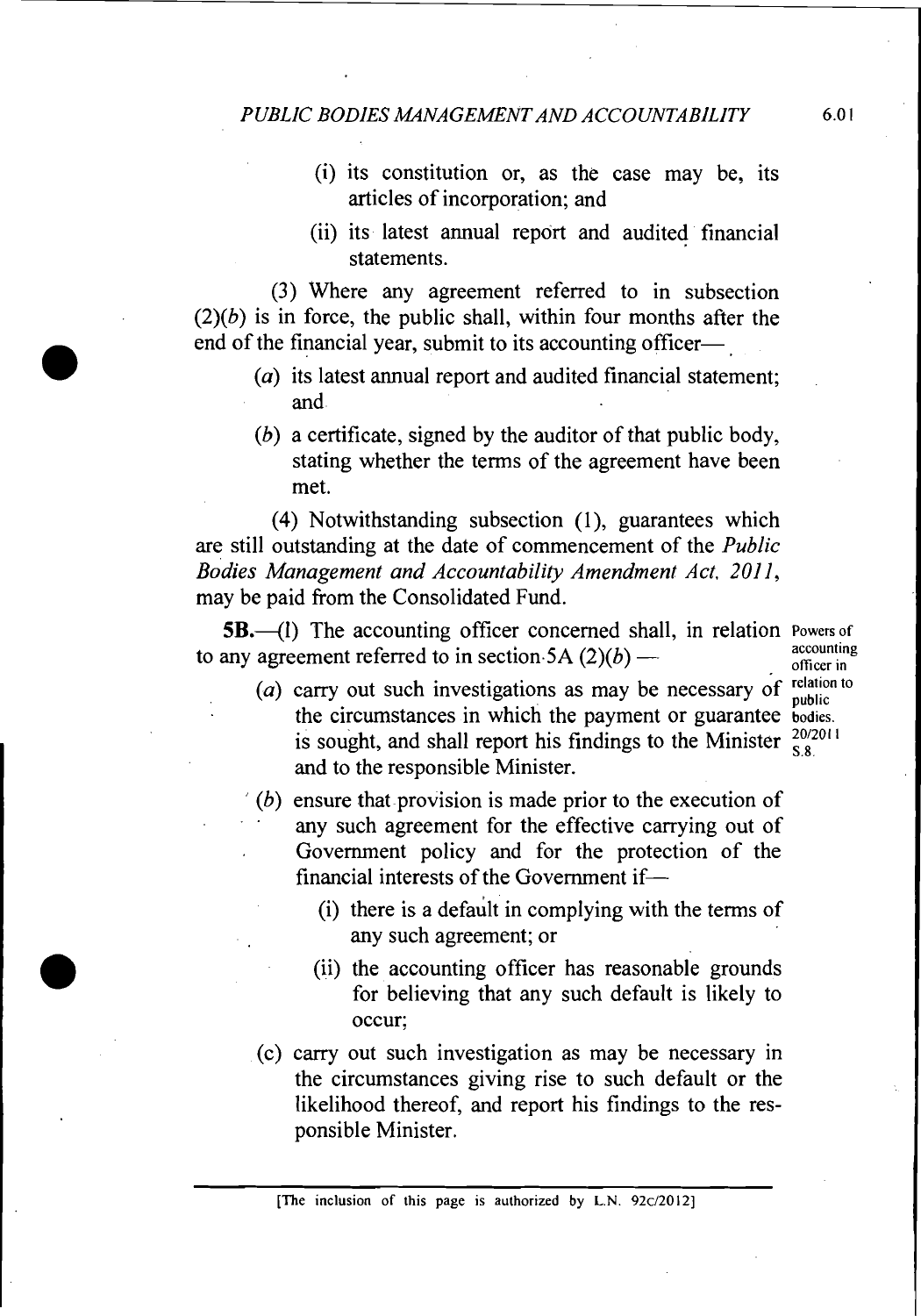#### **6.02** *PUBLIC BODIES MANAGEMENT AND ACCOUNTABILITY*

*(2)* Any such guarantee agreement may provide for the inspection on a regular basis, by the principal accounting officer concerned, of the accounts of the public body-

(3) For the purpose of any inspection mentioned in sub section (2), the accounting officer concerned shall be entitled at all reasonable times to examine the public body's-

*(a)* assets:

*(b)* accounts:

*(c)* documents:

 $^{\text{t}}(d)$  files: and

*(e)* other records. \.

in whatever form they may be.

Powers of Minister.<sup>4</sup> 20/2011 S.8.

**5C.**—(1) Where a report is made to the Minister pursuant to section 5B in respect of any default by a public body. the Minister may. after consultation with the Minister responsible for that public body-

*(a)* direct that any guarantee agreement made in relation to that body pursuant to section  $5A(1)$  be revised;

1

**I-**

*(6)* specify the remedial action to be taken by that body: .

 $(c)$  direct that an investigation of the circumstances of the default be carried out by persons specified by him.

*(2)* Where any principal accounting officer is' responsible for any default in complying with the terms of any such. guarantee agreement, the public body concerned may appeal to the Minister responsible for that body to take appropriate action.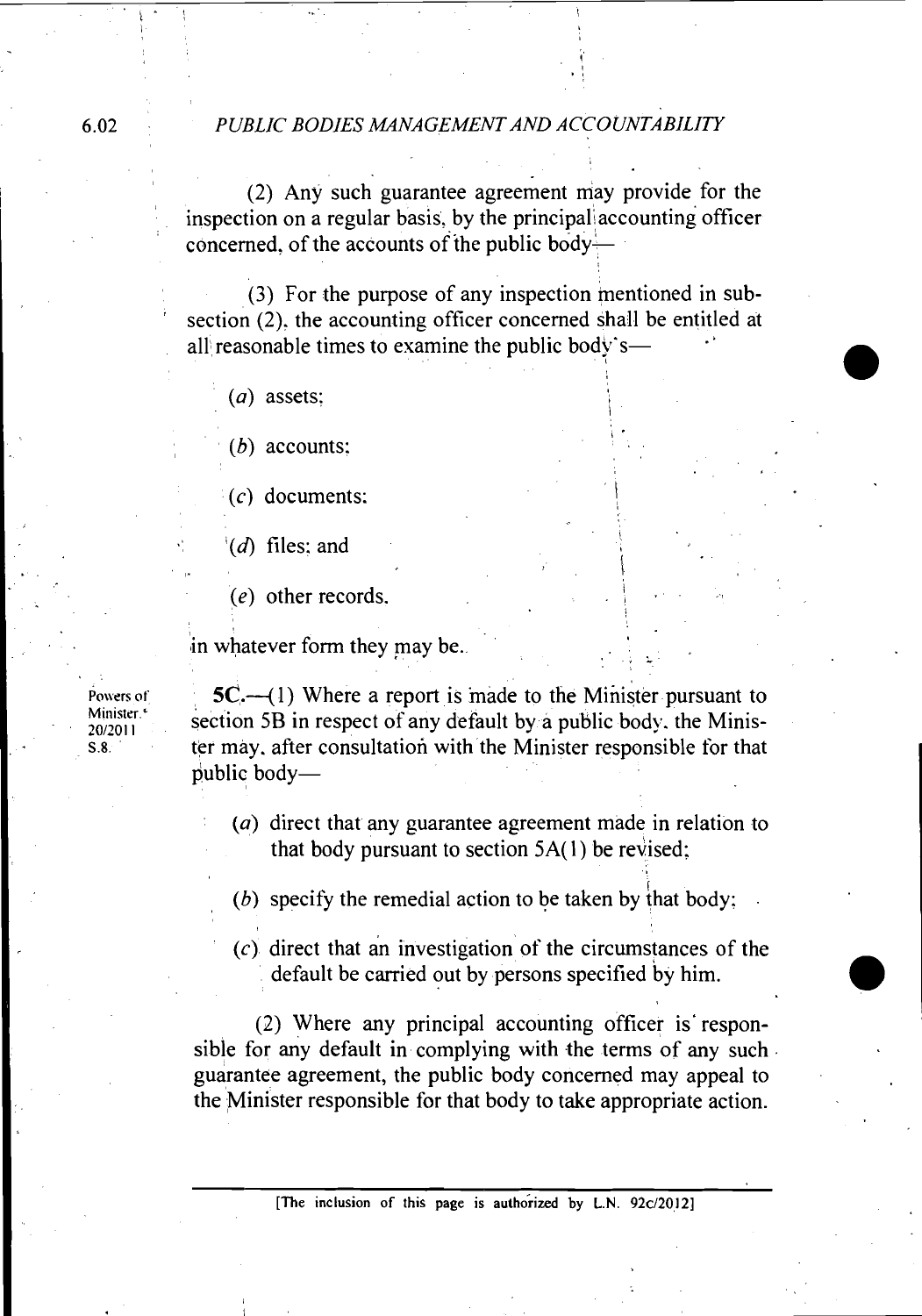$6.$ —(1) Every board shall—

 $(a)$  take such steps as are necessary-

- (i) for the efficient and effective management of the public body;
- (ii) to ensure the accountability of all persons who manage the resources of the public body;
- (6) develop adequate information, control, evaluation and reporting systems within the body;
- $(c)$  develop specific and measurable objectives and performance targets for that body;
- (d) advise the responsible Minister on matters of general  $\cdot$ policy relating to the management of the body;
- *(e)* notwithstanding the provisions .of any relevant enact- **<sup>712010</sup>** .ment or any constituent document, enter into a per-S 4 formance contract with its Chief Executive Officer (or person performing like duties, by whatsoever title designated), on terms approved by the responsible Minister and the Minister.

(2) The Minister shall, after consultation with the  $20/2011$ <br> **Consent the Institute of Chartered** Accountants of  $5.9$ Auditor-General, the Institute of Chartered Accountants of Jamaica, and such other persons having expertise in corporate governance as the Minister considers appropriate, prescribe and keep under review, a code of conduct for boards of directors of public bodies.

6A. Every public body shall adhere to the Government's **Public**  procurement rules and guidelines made under any enactment. **hodies** and  $_{\text{the Government}}$ 

**7.**-(1) The Board of Directors of a public body shall, not Corporate later than three months before the end of the financial year  $\frac{plan}{7/2010}$ of the public body, deliver to the responsible Minister (and a  $\frac{72010}{S_2(6)}$ copy thereof to the Minister) a draft corporate plan in accordance with regulations made hereunder.

**nient's procurement rules.**   $S.10.$ 

**Corporate governance.**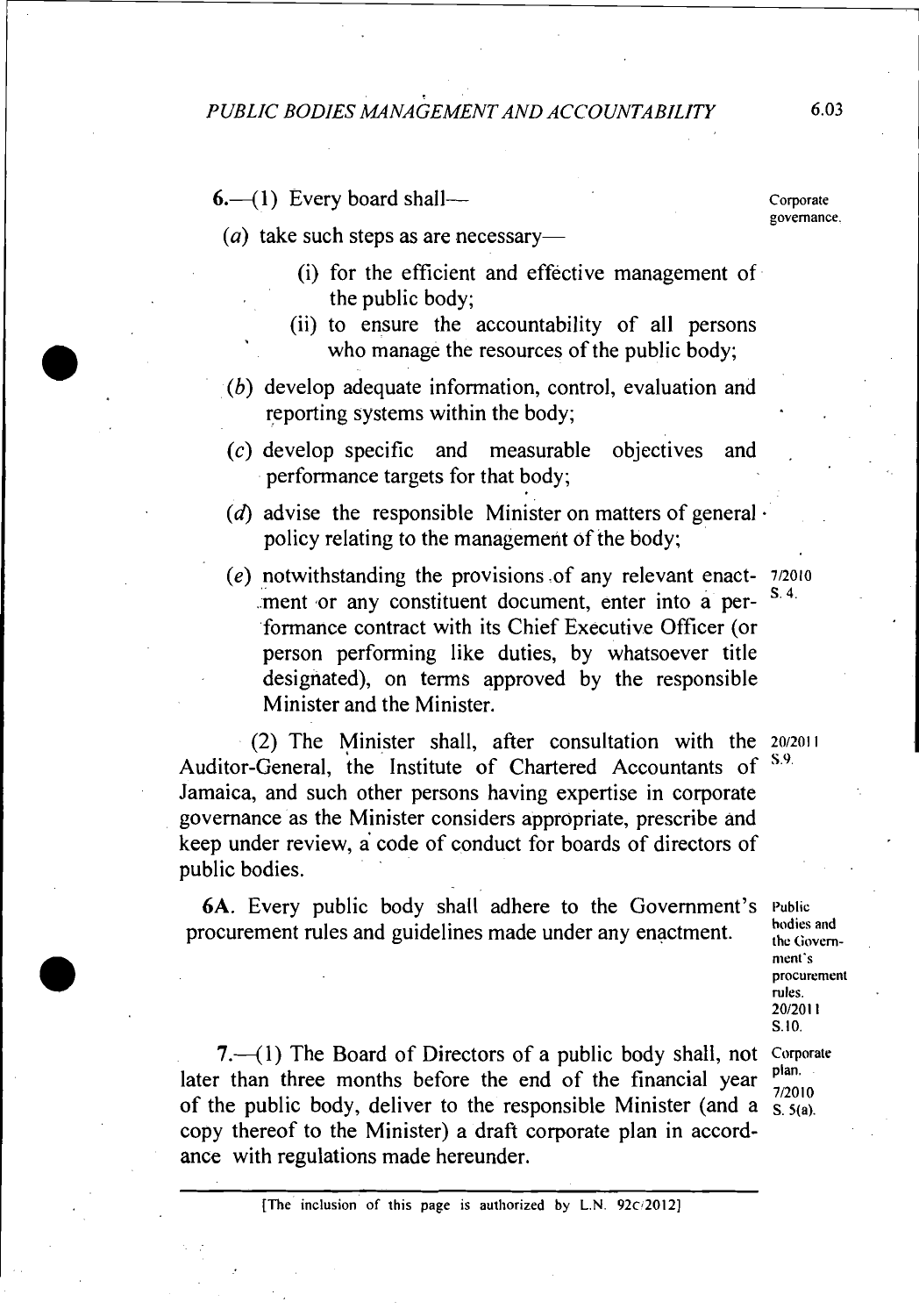#### 6.04 *PUBLIC BODIES MANAGEMENT AND ACCOUNTABILITY*

(2) Every corporate plan shall contain the information First Schedule: **Specified in the First Schedule.** 

 $(3)$  The board shall-

 $(a)$  consider any comments on the draft corporate plan that are made'by the responsible Minister (and, where applicable, the Minister); and

(b) within one month after delivery of the draft corporate plan in accordance with subsection  $(1)$ , deliver the final corporate plan to--

(i) the responsible Minister; and

(ii) the Minister for his endorsement.

(4) Subject to subsection (5), the board may modify a corporate plan and shall deliver the modification to the Minister for his endorsement.

 $(5)$  Where a board intends to modify a corporate plan it shall-

( $a$ ) give written notice of that intention to the responsible Minister and the Minister, stating the nature of the proposed modification;

**I** 

*(h),* take into account any comments made by 'the responsible Minister and the Minister, in relation thereto.

(6) The Minister shall, as soon as possible after endorsing any final corporate plan, or any modification of a corporate plan, pursuant to this section, cause a copy of the plan or modification (as the case may be) to be tabled in the House of Representatives and the Senate for approval.

**7A.** The Financial Secretary may, from time to time, request the board of a public body to supply information on its financial

7/2010  $S.5(b)$ 

7/2010  $S.5(b)$ .

7/2010  $S. 5(d)$ .

7/2010  $S. 5(e)$ .

7/2010  $S. 5(f).$ 

**Power to' request information .7/20lO S.** *6.*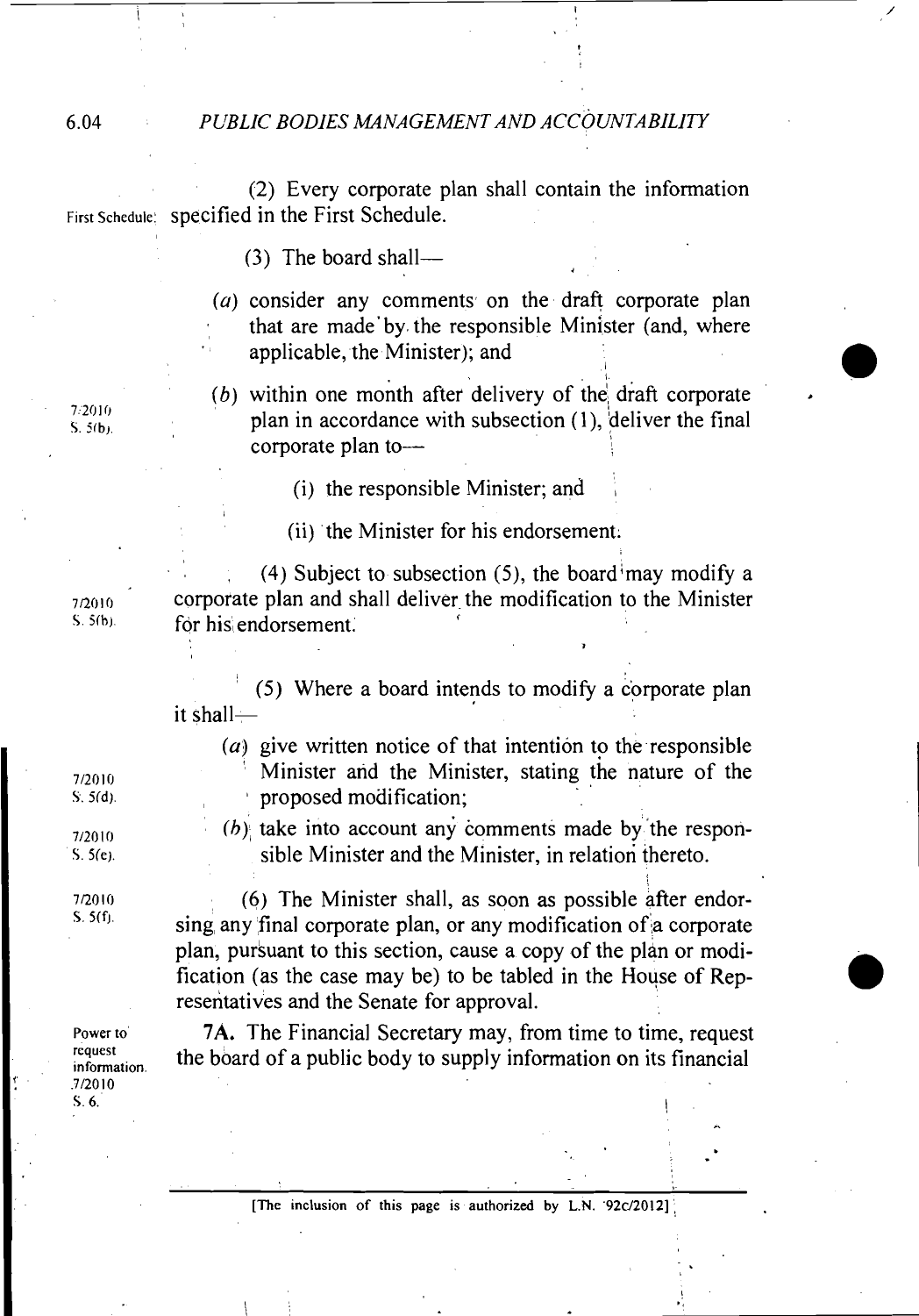operations, and the board shall comply with the request within such time as may be specified in the request by the Financial Secretary.

**8.**--(1) Subject to subsections (2) and (3), every public Audition-<br>du that has four or more directors shall establish on sudit mittees and body that has four or more directors shall establish an audit mittees a committee consisting of not less than three directors. 20/2011

(2) The board of a public body with three or less than three directors shall constitute the audit committee of that body.

(3) The majority of members of an audit committee shall not be officers or employees of the public body.

 $(4)$  The auditor of a public body shall--

**.t** 

- ( $a$ ) be entitled to be given notice of and attend every meeting of the directors or audit committee, in relation to matters concerning the auditor's functions or on which the auditor has made a report; and
- (b) attend every such meeting when requested to do so by  $\cdot$  the directors or audit committee.

(5) The auditor of a public body shall be entitled to  $\frac{20/2011}{S, 11(b)}$ 

- (a) attend an annual general meeting of the public body;
- (b) receive all notices of and other communications relating to any annual general meeting which any member of the public body is entitled to receive;
- (c) be heard at any such annual general meeting which he attends, regarding any part of the business of the meeting which concerns him as auditor.

 $(6)$  For the purpose of ensuring that the audit committee  $20/2011$ <br>
also had a heather consult literature of ensuring the detical of the  $(5,11/6)$ . of a public body has the capability to perform the duties of the audit committee, the board may co-opt, to perform the duties of the audit committee, individuals who are not members of the board'but who possess a broad range of qualifications relevant to the functions of the public body.

(7) At least one member of the audit committee shall be  $20/2011$ a qualified accountant, registered under the *Public Accountancy* Act, or possess expertise in the area of finance.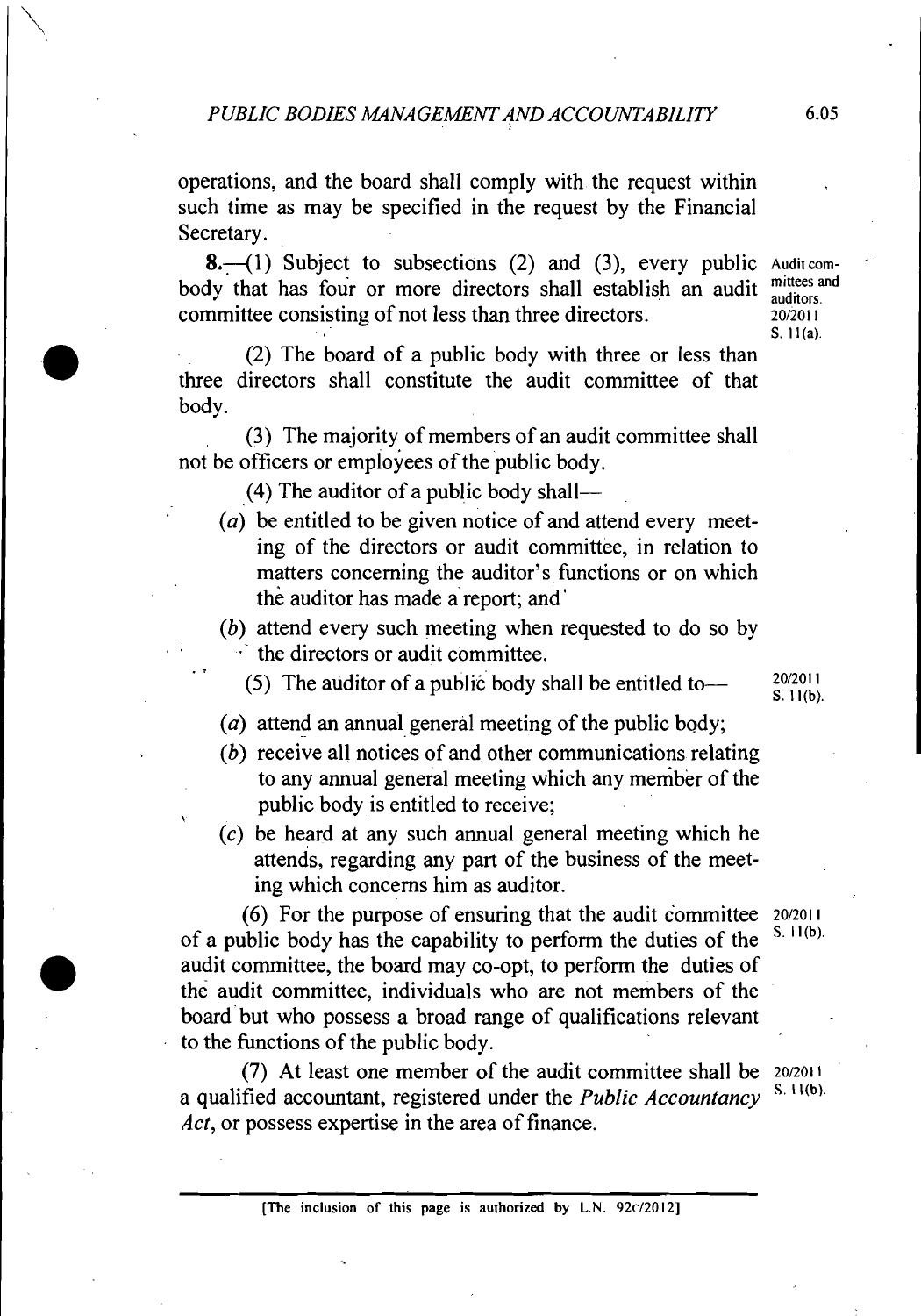## PUBLIC BODIES MANAGEMENT AND ACCOUNTABILITY

20/2011 **I** (8) Every individual co-opted pursuant to subsection (6) S. 11(b). shall have all the rights and responsibilities of the 'other members of the audit committee in respect the work of that commit- $\cdot$ . tee.

Duties of audit **9.**  $-$ (1) The audit committee of a public body shall- $-$ , **committees.** 

 $(a)$  advise the board on-

- (i) practices and procedures which will promote productivity and the quality and volume of service:
- (ii) the extent to which the objects of the public body are being achieved; and  $\cdot$  .
- (iii) the adequacy, efficiency and effectiveness of the accounting and internal control structure and systems of the public body; I'
- (iv) the inhependence of the auditors auditing the I -' public body; ,
- $(b)$  review and advise the board on the financial statements that are to be included in the annual report of the public body;
- *(c)* oversee any internal audit of the public body;
- $(d)$  review and advise the board on the annual auditor's report;
- (e) in the case of a public body undergoing a special audit or examination, review and advise the board with respect to the report of that audit or examination; and
- $(f)$  perform such other functions as are assigned to it by the board.

(2) The audit committee shall keep detailed records of its meetings and such records shall be made available to the external auditor and any examiner of a public body during any external audit or examination.

**Code of audit 10.4** 1) The Financial Secretary shall, after consultation with practices. **public bodies, the Auditor-General, the Institute of Chartered** Accountants of Jamaica and such other suitably qualified

**t**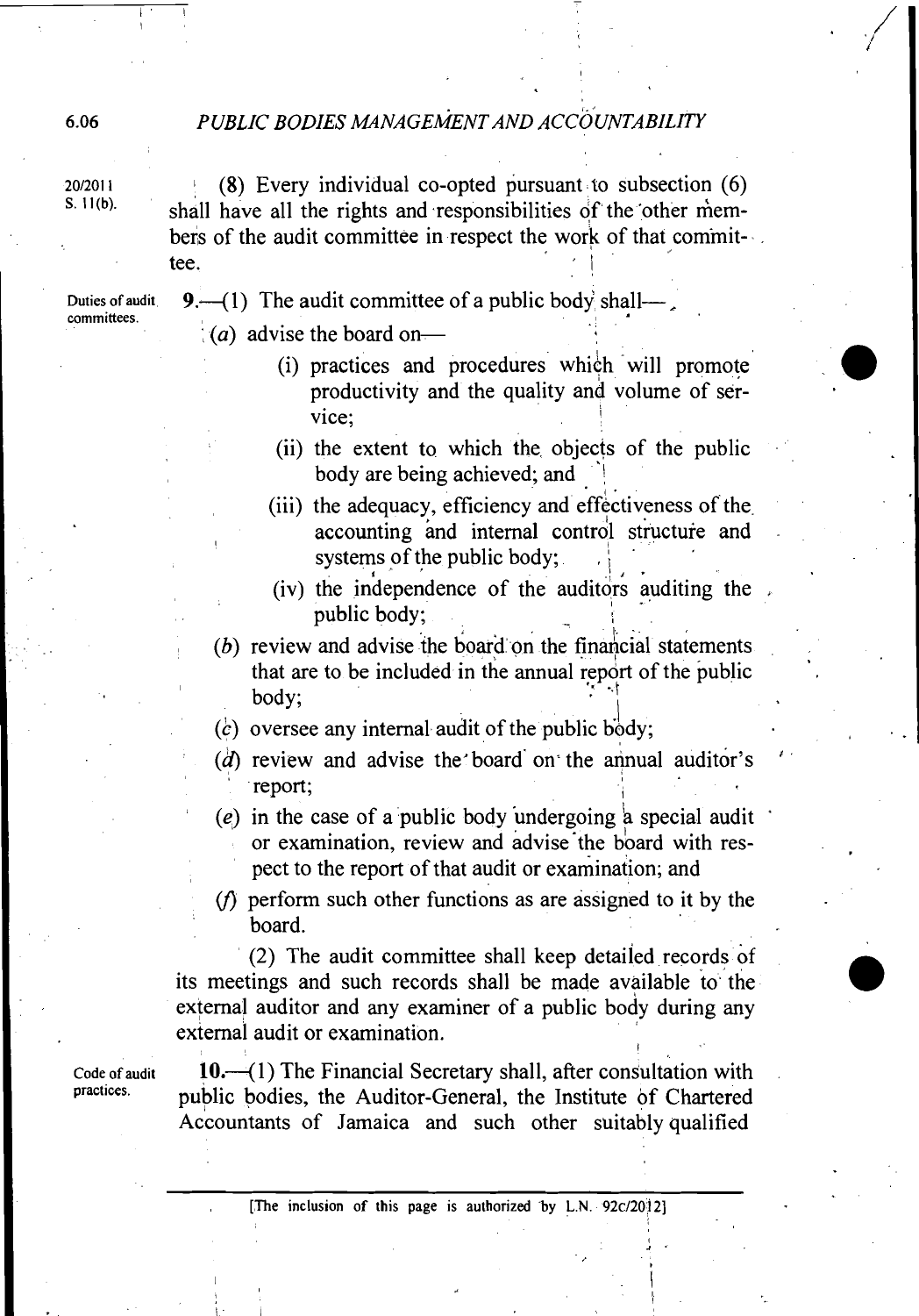persons as may be expedient, prepare and keep under review, a code of audit practices prescribing the way in which auditors are to carry out their functions under this Act.

(2) The code shall conform with generally accepted auditing standards.

11. The auditor or examiner of a public body may at any time Consultaconsult the Auditor-General on any matter relating to his audit  $\frac{\text{tion with}}{\text{Additor}}$ or special examination.

 $12.-(1)$  Where, in any particular case, the responsible Special Minister has reasonable cause to believe that a special audit of a  $\frac{1}{\text{examination}}$ public body should be conducted by an auditor other than the ofpublic public body's auditor, the responsible Minister may appoint an auditor or a firm of auditors for that purpose.

(2) Where an auditor or a firm of auditors is appointed pursuant to subsection (I), the responsible Minister shall require that auditor or firm to carry out and report in writing to the responsible Minister on-

- . (a) such examination of the public body's procedures as  $\cdot$  the responsible Minister may specify in order to determine whether or not those procedures are adequate for securing economy, efficiency and effectiveness in its use of the body's financial, human, physical and other resources;
- (b) such other examination of the public body as, in the responsible Minister's opinion, is necessary in the public interest.

**(3)** The expenses, as approved by the responsible Minister, of any audit or examination carried out pursuant to subsection (1) shall be paid by the public body concerned.

13. $-(1)$  Subject to subsection (2), the Minister may, by Appointorder, prescribe the criteria for appointment of an auditor for a  $\frac{\text{ment of}}{\text{auditors}}$ public body. 20/2011

S. 13(a)(b).

(2) A person is not qualified to be appointed or'hold an appointment as an auditor for a public body unless he is a registered public accountant under the Public Accountancy Act;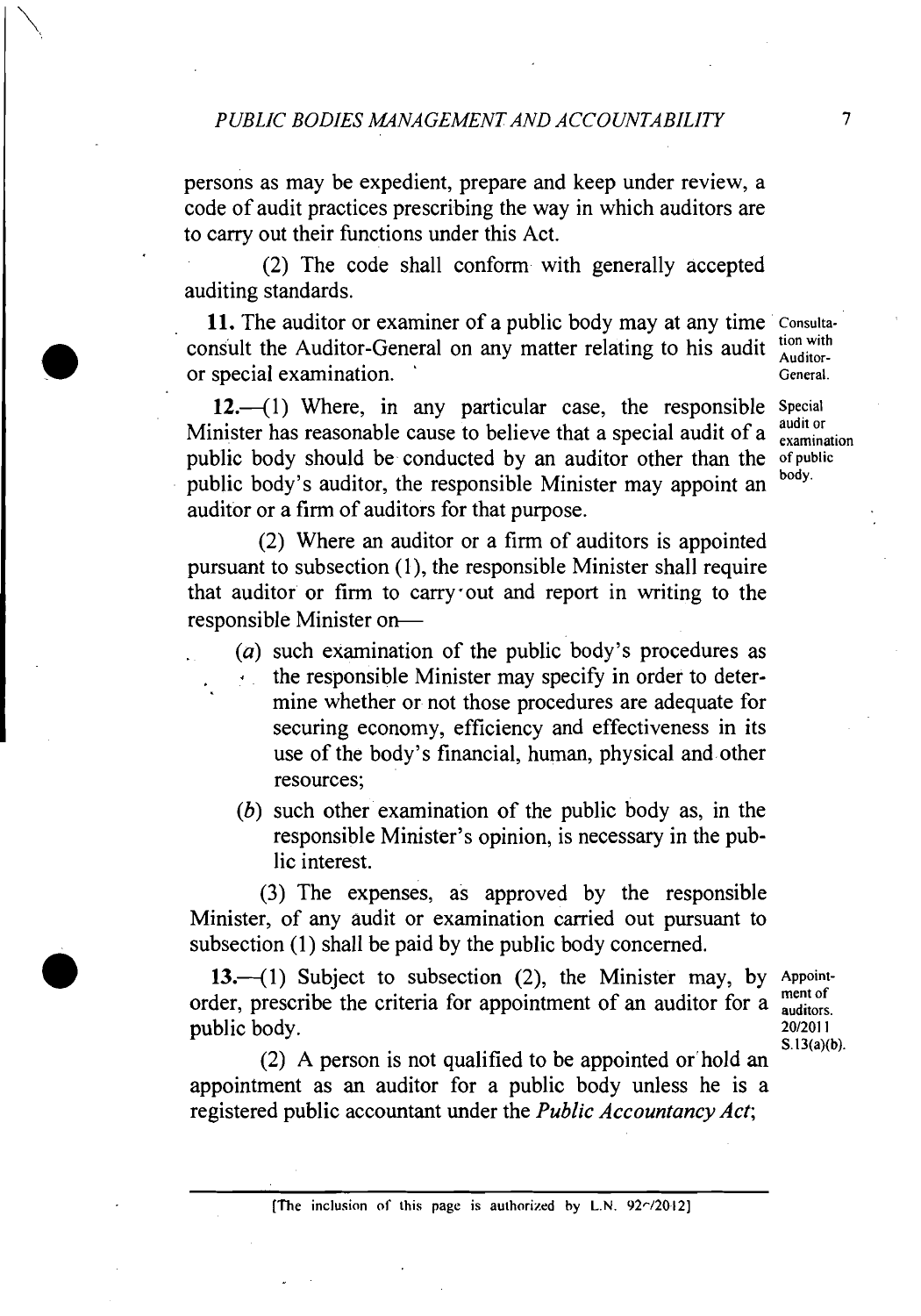(3) Where a board does not recommend the renewal of appointment of an auditor, the board shall give written notice to the Auditor-General and the responsible Minister, stating the reasons therefor.

(4) Where an auditor withdraws his services in relation to a public body, he shall give notice in writing, stating his ' reasons, to the Auditor-General and the responsible Minister.

(5) A person shall not be eligible for appointment as an auditor of a public body if he $-$ 

- (*a*) is a director, officer or employee of the public body or any of its affiliates or is a business partner of any director, officer or employee of the public body or any of its affiliates; **i**
- (b) beneficially owns or controls, directly or indirectly, a material interest in the shares or debts of the public body or any of its affiliates, or

1

<sup>I</sup>*(c)* has been a receiver, receiver-manager or liquidator of the public body or any of its affiliates within two years of his proposed appointment as auditor of that public body.

(6) An auditor of a public body who becomes disqualified by virtue of subsection (1) or (5) shall resign forthwith upon becoming aware of the disqualification.

13A.<sup>-</sup>(1) Notwithstanding anything to the contrary contained in any other enactment, the Auditor-General may, if he thinks fit, audit the accounts of any public body, and shall do so if the House of Representatives, by resolution, so directs.

(2) The Auditor-General's report on his examination and audit of any accounts audited pursuant to subsection (1) shall be submitted to the responsible Minister for presentation, subject to the requirements of subsection (3) **(a),** to the House of Representatives.

(3) The requirements of this subsection are that-

20/2011 S. 14.

Audit of accounts of public body by Auditor-General. 20/2011 S.14.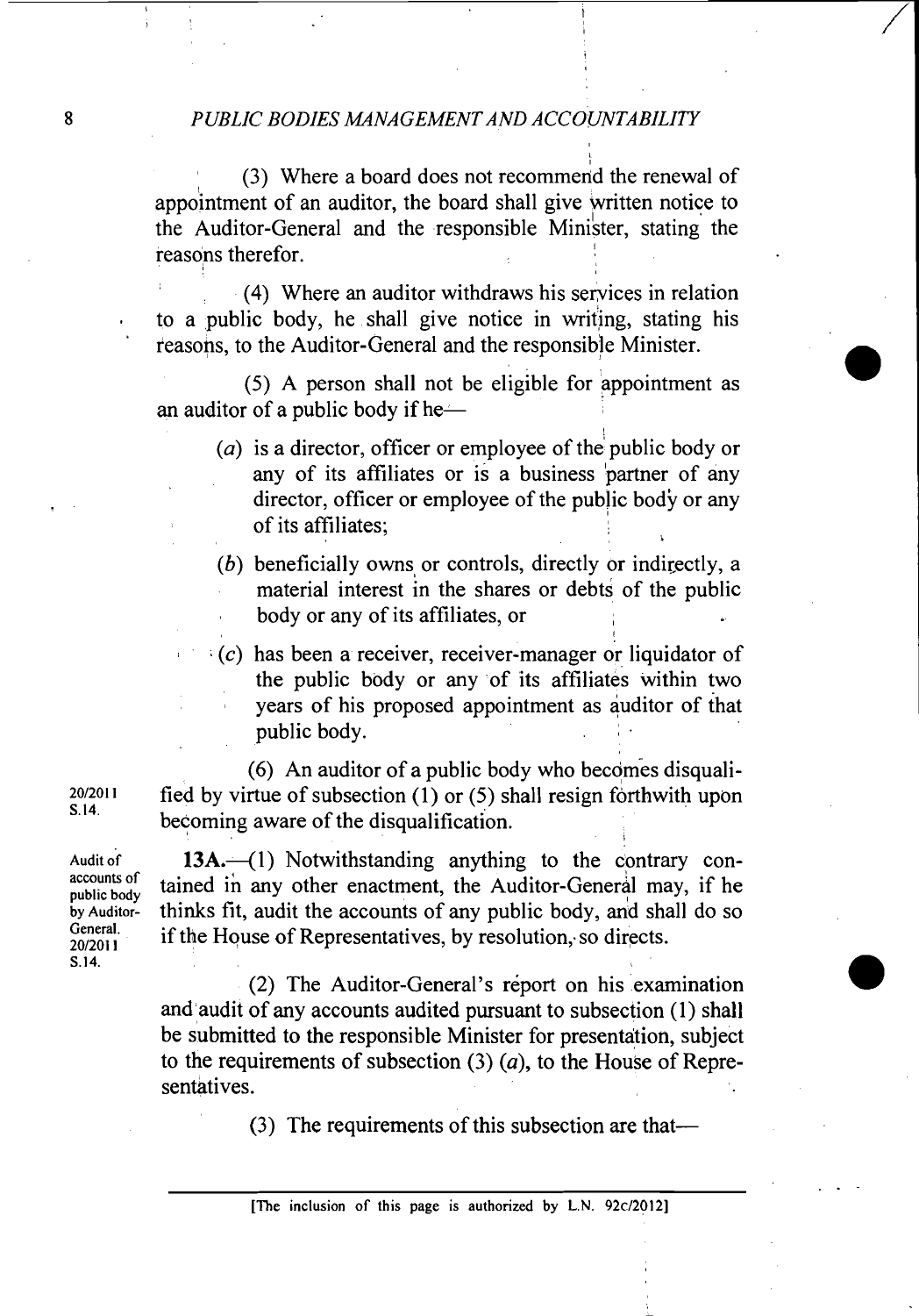(a) the responsible Minister shall-

- (i) obtain the observations of the public' body concerned on any matter to which attention has been drawn by the Auditor-General in his report; and
- (ii) cause such observations to be presented to the House of Representatives, together with the report;
- (b) if the responsible Minister fails, within two months after receipt of the report, to present it to the House of Representatives, the Auditor-General shall transmit a copy of the report to the Speaker of the House to be presented by him to the House.

13B.<sup>-4</sup>(1) In exercise of his duties under section 13A, the **Powers of** ditan Gaussal may surprise any parameter is a provident a Auditor-Auditor-General may authorize any person who is a registered <sup>Auditor-</sup> public accountant under the *Public Accountancy Act*, to inspect, order audit examine or audit the books and accounts of any public body public which the Auditor-General may require to be examined or **body**. audited; and that person shall report his findings to the Auditor- $\frac{20/2011}{S,14}$ which the Auditor-General may require to be examined or  $\frac{body}{100}$  audited; and that person shall report his findings to the Auditor- $\frac{20/2011}{S.14}$ .

(2) In exercise of his duties in relation to public bodies, the Auditor-General, or any auditor appointed by the Auditor-General shall have like powers as are vested in the Auditor-General for the purpose of examining accounts under sections 25 and 28 of the *Financial Administration and Audit* Act.

(3) Each public body referred to in subsection (1) shall pay the person authorized pursuant to subsection(1) such fees **as** may be determined by the Auditor-General, after consultation with the Financial Secretary.

13C. Where-*Auditor-*

(a) the appointment of an auditor is not renewed by the **bein**board of a public body, the board shall inform the termination Auditor-General in writing of the reasons therefor; or **of auditor's** 

**General to services.**  201201 **<sup>1</sup>** S.14.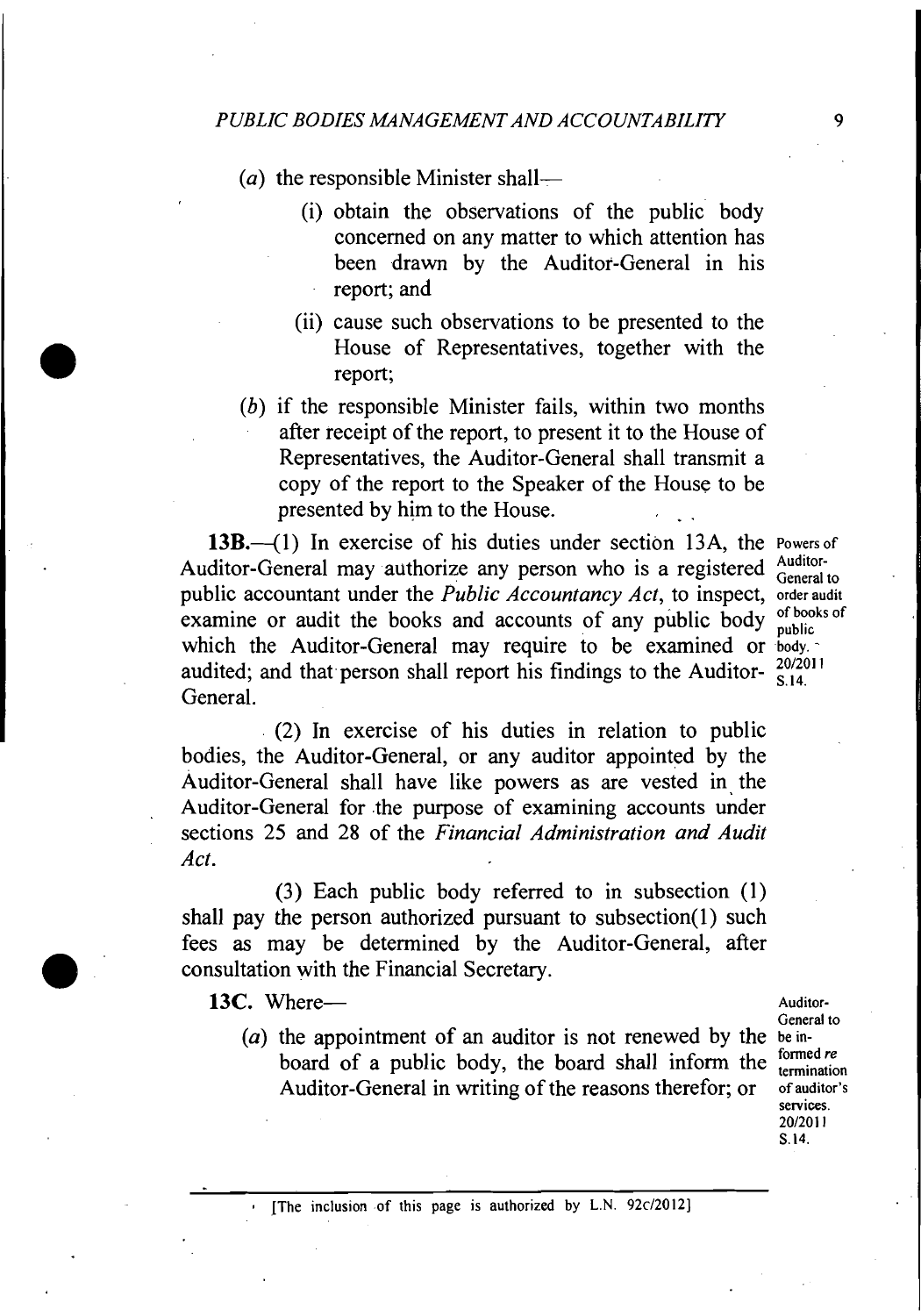(b) any auditor withdraws his services in relation to the audit of the accounts of any public body, he shall inform the Auditor-General in writing of such withdrawal, and the Auditor-General shall inquire into the matter and report his findings to the Minister.

General duties  $14.-(1)$  In auditing the accounts of a public body, an auditor <sup>of auditors.</sup> shall ascertain and thereafter shall report to the **board** whether in S.15. his opinion-

- $(a)$  the provisions of this Act, the relevant enactment or any other enactment relating to the administration of money and property of the public body have been complied with;
- $(b)$  the rules and procedures framed and applied are sufficient to secure an effective check on the assessment, collection and proper allocation of the revenue and other receipts of the public body; and

 $(c)$  essential records have been made and proper practices have been observed in the compilation of the accounts.

(2) The auditor shall comply with any code of audit practices for the time being in force in respect of the public body. In the case of the contract of the contract of the contract of the contract of the contract of the contract of the contract of the contract of the contract of the contract of the contract of the contract of the contr

(3) The auditor shall report in writing to the board whenever he-

- $(a)$  has reasonable grounds for believing that the public body's circumstances have changed, are changing or are likely to change in such a manner as to-
	- (i) materially and adversely affect the viability of that body; or
	- (ii) otherwise impair its ability to carry out its functions:
- (b) becomes aware of an occurrence or transaction that affects or might reasonably be expected to affect the public body as described in paragraph  $(a)$ ;

of auditors.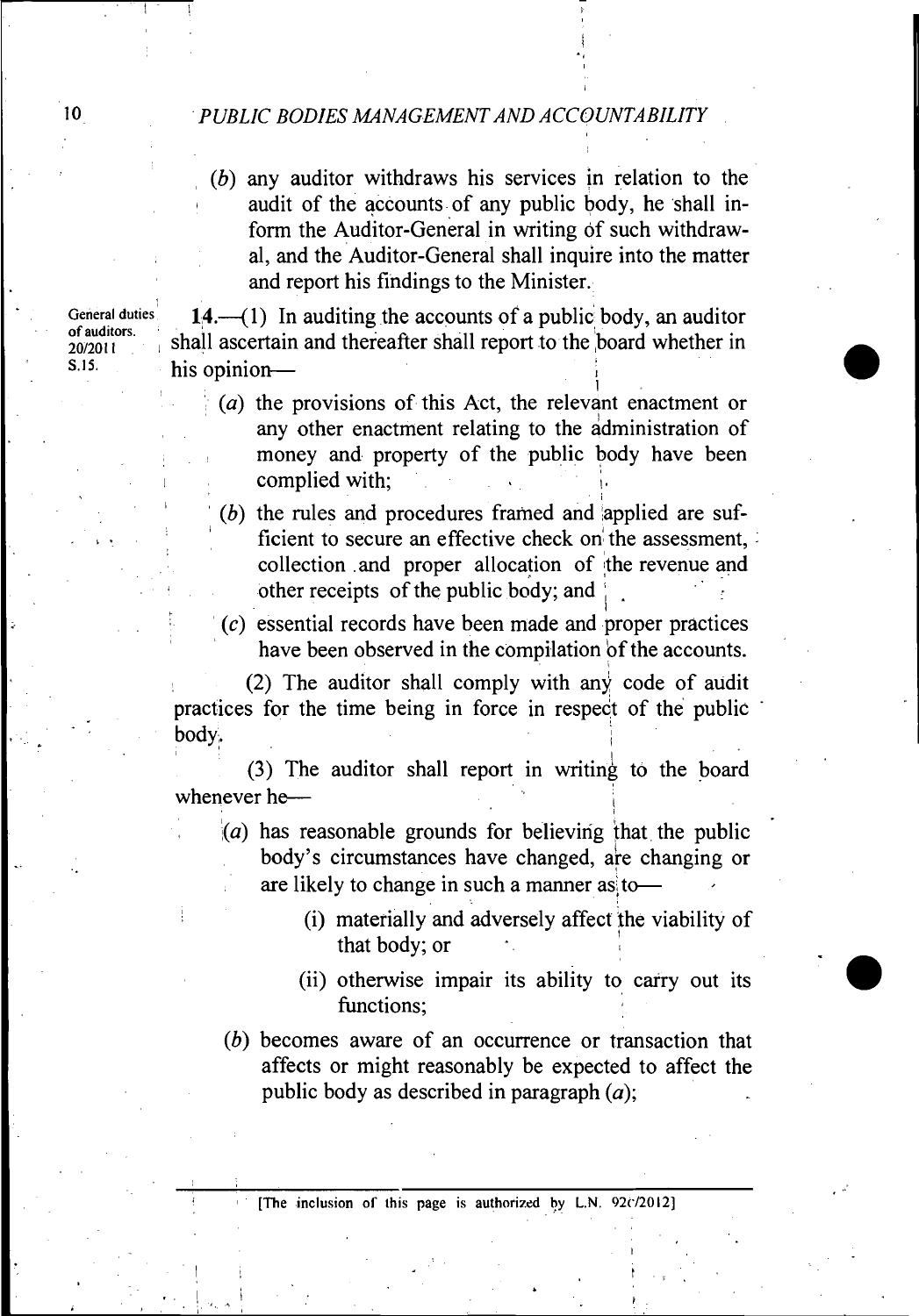(c) becomes aware that the board or any member thereof or any officer of the public body has contravened a provision of a relevant enactment or this Act or any regulations made hereunder.

(4) The auditor may prepare separate auditor's reports on the public body's financial statements if, in the auditor's opinion, separate reports would be more appropriate.

(5) The auditor shall submit such other reports respecting the public body or any subsidiary thereof as the Auditor-General may require.

# *Auditor's Right to Information*

15. The directors or former directors, officers, employees or Auditor's agents of a public body shall furnish to the auditor such inform-  $\frac{right to}{information}$ ation and explanation and records, documents, books of accounts and vouchers of the public body or any of its subsidiaries as the auditor may require in order to enable him to prepare any ' report required by this Act or any relevant enactment.

16.<sup>-</sup>(1) A director or officer of a public body shall, on *Errors* and *a* conjugate of  $\alpha$  and  $\alpha$  is a financial of  $\alpha$  is a financial of  $\alpha$  is a financial of  $\alpha$  is a financial of  $\alpha$  is a financial of  $\alpha$  is a becoming aware of any material error or omission in a financial statement to which a report prepared by the auditor relates, forthwith notify the auditor of that error or omission.

(2) An auditor or former auditor of a public body who is notified pursuant to subsection (1) or becomes aware of any material error or omission in a financial statement to which a report prepared by the auditor or former auditor relates, shall forthwith notify each director of the public body of that error or omission.

**(3)** Where an auditor or former auditor of a public body notifies the directors of an error or omission in accordance with subsection (2), the auditor or former auditor shall issue a correction to the report and a copy thereof shall be given to the Auditor-General, the responsible Minister and the Minister.

 $11$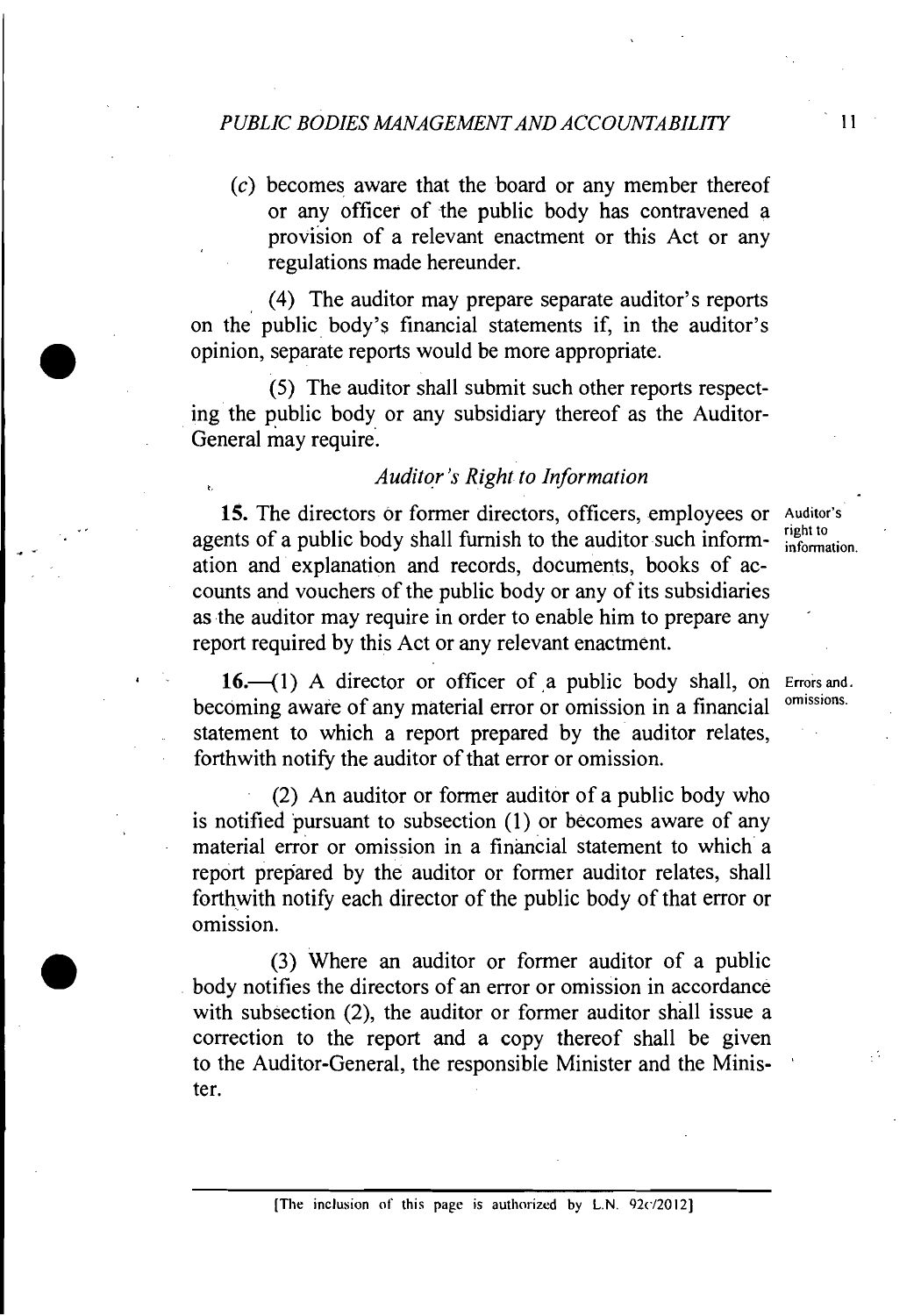#### 12 *PUBLIC BODIES MANAGEMENT AND ACCOUNTABILITY*

# *PART* 111. *Duty of Care, Disclosures.! etc., of Directors and .Officers*

Duty of care. **17.** (1) Every director and officer of a public body shall, in the exercise of his powers and the performance of his duties--

- *(a)* act honestly and in good faith in the best interests of the public body; and I
- (b) exercise the care, diligence and skill that a reasonably prudent person would exercise in comparable circumstances including, but not limited to the general knowledge, skill and experience of the director or officer.

(2) A director who is directly or indirectly interested in any matter which is being dealt with by the board—

- (*a*) shall disclose the nature of his interest at a board meeting;
	- (b) shall not take part in any deliberation of the board with respect to that matter.

**J.** 

1

I

Dissent of **18.** A director who was absent from a board meeting at absent direc-<br>absent direc-<br>**Absent director.** which a resolution was passed or any other action was taken, shall be deemed to have consented thereto unless, within seven days after becoming aware of that resolution or action, as the case may be, the director-

- (a) causes written notice of his dissent to be appended to the minutes of the meeting; or I
- (b) delivers such notice to the registered office of the body or sends such notice by registered mail addressed to that office.

Reliance on **19.**-(1) A director or officer shall not be liable for a breach statement. statement. of duty under section 17(1) if he relies in good faith on a report **s 16(b)** of an attorney-at-law, accountant, engineer, valuer or any other person whose profession gives authority to a statement made by him including any director or officer who has provided such report in his professional capacity .